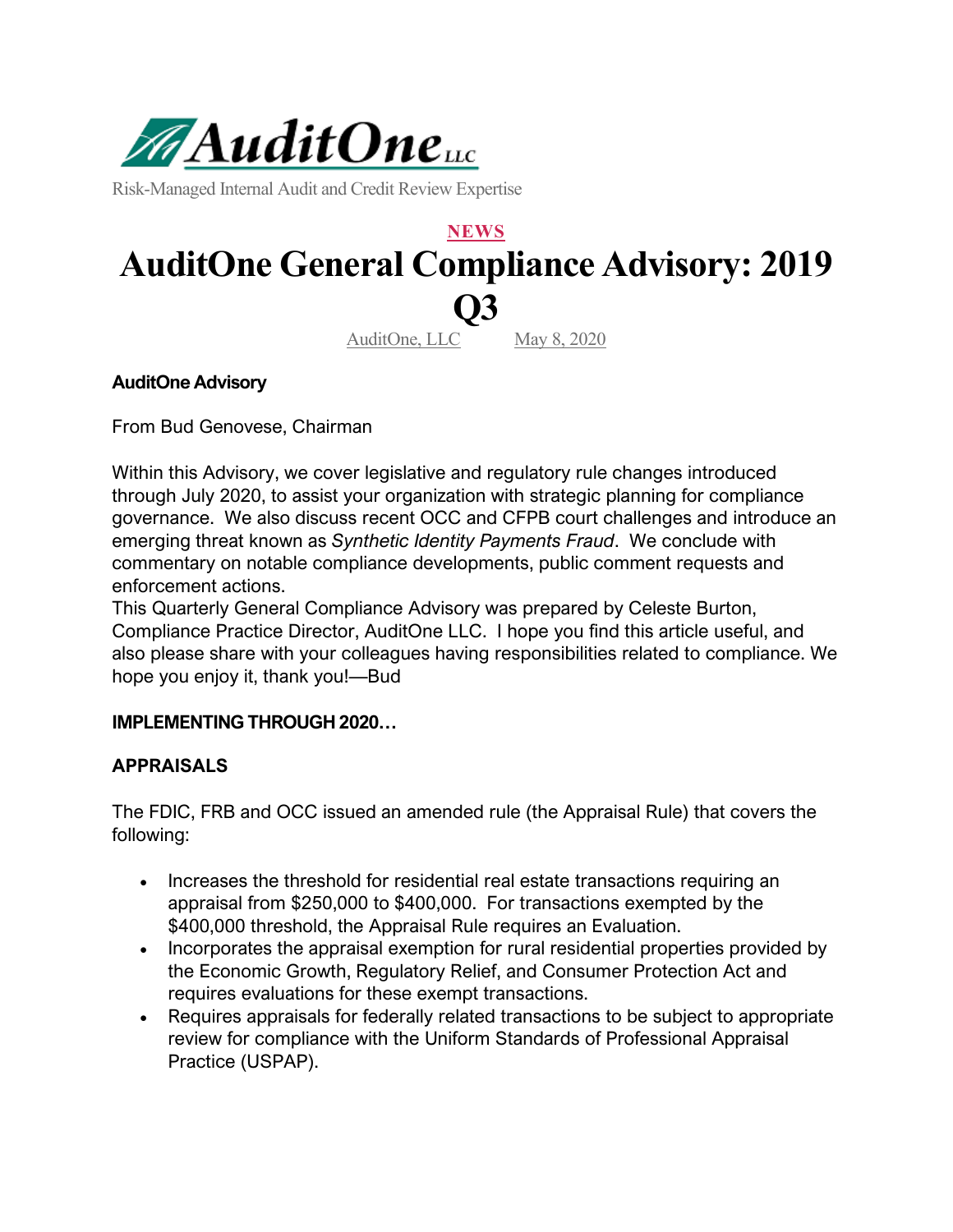The final rule becomes effective the first day after publication in the Federal Register, except for provisions related to appraisal review and the evaluation requirement related to the rural residential exemption, which become effective on January 1, 2020. A link follows: [https://www.govinfo.gov/content/pkg/FR-2019-07-24/pdf/2019-](https://www.govinfo.gov/content/pkg/FR-2019-07-24/pdf/2019-15708.pdf?utm_source=federalregister.gov&utm_medium=email&utm_campaign=subscription+mailing+list) [15708.pdf?utm\\_source=federalregister.gov&utm\\_medium=email&utm\\_campaign=subsc](https://www.govinfo.gov/content/pkg/FR-2019-07-24/pdf/2019-15708.pdf?utm_source=federalregister.gov&utm_medium=email&utm_campaign=subscription+mailing+list) [ription+mailing+list](https://www.govinfo.gov/content/pkg/FR-2019-07-24/pdf/2019-15708.pdf?utm_source=federalregister.gov&utm_medium=email&utm_campaign=subscription+mailing+list)

The Board of the NCUA also amended its rule to raise the CU threshold for residential real estate appraisals to \$400,000, the same as for banks: [https://www.ncua.gov/newsroom/press-release/2019/board-approves-second-chance](https://www.ncua.gov/newsroom/press-release/2019/board-approves-second-chance-policy-changes)[policy-changes](https://www.ncua.gov/newsroom/press-release/2019/board-approves-second-chance-policy-changes)

# **OTHER REAL ESTATE OWNED (OREO)**

The OCC issued a final rule to clarify and streamline its regulation on OREO for national banks and update the regulatory framework for OREO activities at federal savings associations. In addition to certain technical amendments and provisions, key coverage areas within the changed rule include:

- How long a national bank or federal saving association may hold OREO
- Methods for national banks and federal savings associations to dispose of OREO
- Appraisal requirements applicable to OREO
- Permissible expenditures on OREO

Certain outdated capital rules that include provisions related to OREO were also removed as part of this OCC issuance. The final rule is effective December 1, 2019: [https://www.federalregister.gov/documents/2019/10/22/2019-22823/other-real](https://www.federalregister.gov/documents/2019/10/22/2019-22823/other-real-estate-owned-and-technical-amendments)[estate-owned-and-technical-amendments](https://www.federalregister.gov/documents/2019/10/22/2019-22823/other-real-estate-owned-and-technical-amendments)

# **REGULATION C (HOME MORTGAGE DISCLOSURE ACT) \***

The CFPB amended Regulation C to extend the current open-end line of credit HMDA reporting threshold of 500 an additional two years, to January 1, 2022 (effective January 1, 2020). The CFPB continues to receive industry pressure to make the threshold exemption permanent.

The final rule also incorporates into Regulation C the interpretations and procedures from the interpretive and procedural rule issued by the CFPB in August 2018 [\(https://www.govinfo.gov/content/pkg/FR-2018-09-07/pdf/2018-19244.pdf\)](https://www.govinfo.gov/content/pkg/FR-2018-09-07/pdf/2018-19244.pdf), and further implements the amendments made to HMDA by the EGRCCPA. The red line version of the final rule follows:

[https://files.consumerfinance.gov/f/documents/cfpb\\_hmda\\_unofficial-redline-2019-final](https://files.consumerfinance.gov/f/documents/cfpb_hmda_unofficial-redline-2019-final-rule.pdf)[rule.pdf](https://files.consumerfinance.gov/f/documents/cfpb_hmda_unofficial-redline-2019-final-rule.pdf)

**\****12 CFR part 1003 implements the Home Mortgage Disclosure Act (HMDA), 12 U.S.C. 2801 through 2810, and includes coverage thresholds that determine whether financial*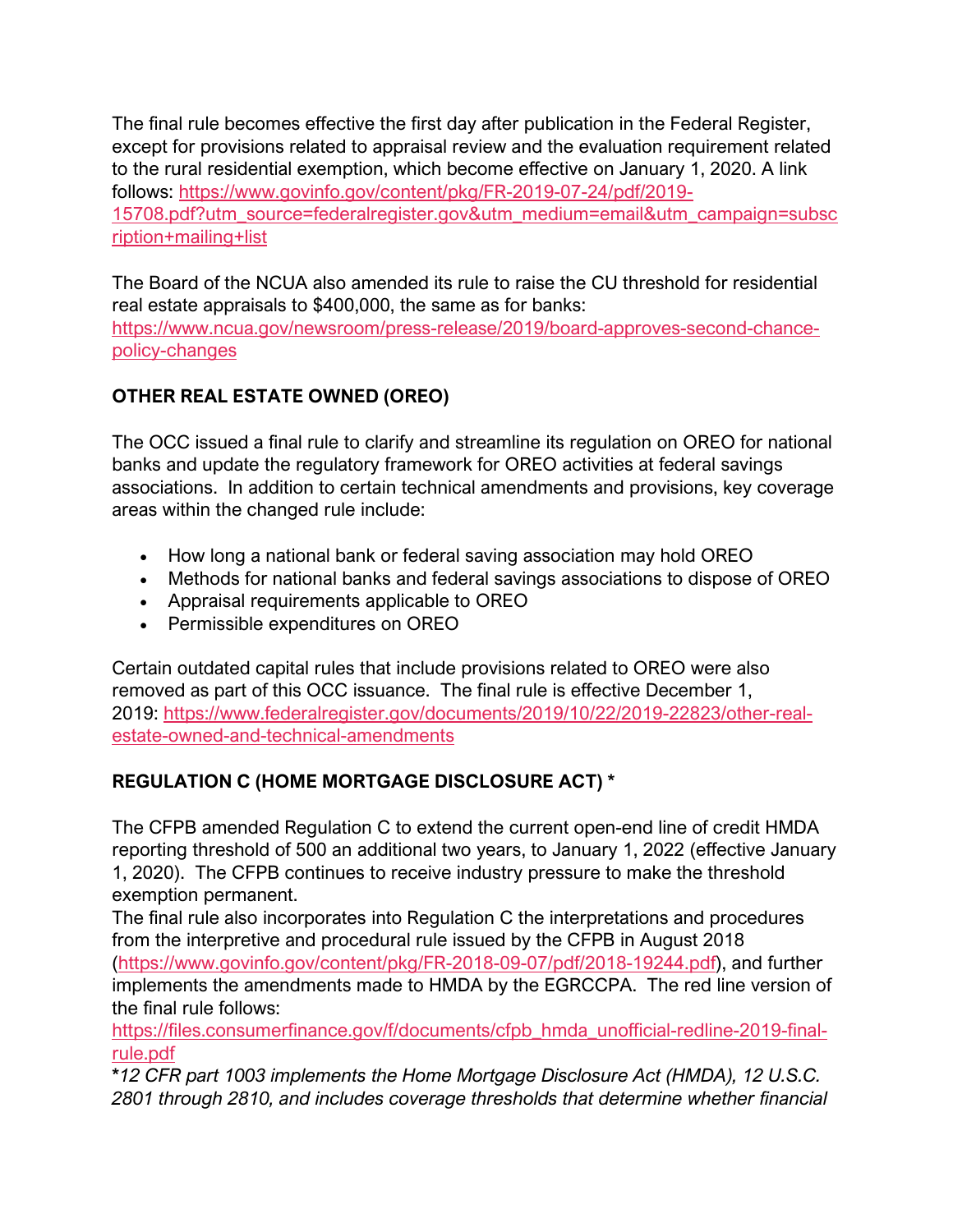*institutions are required to collect, record, and report any HMDA data on closed-end mortgage loans or open-end lines of credit. The EGRRCPA added partial exemptions from HMDA's requirements for certain insured depository institutions and insured credit unions from reporting some but not all HMDA data for certain transactions. The original rule (in October 2015) set the closed-end threshold at 25 loans in each of the two preceding calendar years, and the open-end threshold at 100 open-end lines of credit in each of the two preceding calendar years. However, in 2017, before those thresholds took effect, the CFPB temporarily increased the open-end threshold to 500 open-end lines of credit for two years (calendar years 2018 and 2019). The final rule extends this temporary threshold to January 1, 2022.*

## **TRUTH IN LENDING ACT (TILA) APPRAISAL EXEMPTION FOR HIGH COST MORTGAGES**

The Dodd-Frank Wall Street Reform and Consumer Protection Act of 2010 (Dodd-Frank Act) amended TILA to add special appraisal requirements for higher-risk mortgages. Since January 2013, regulators have issued joint rules to allow for certain exemptions, including the new HPML appraisal rules for transactions of \$25,000 or less. These are adjusted annually for inflation, and effective January 1, 2020 the exemption threshold amount increased from \$26,700 to \$27,200, based on the CPI-W in effect on June 1, 2019. The exemption threshold for smaller loans will be adjusted effective January 1 of each year:

[https://www.federalregister.gov/documents/2019/10/30/2019-21559/appraisals-for](https://www.federalregister.gov/documents/2019/10/30/2019-21559/appraisals-for-higher-priced-mortgage-loans-exemption-threshold?utm_source=federalregister.gov&utm_medium=email&utm_campaign=subscription+mailing+list)[higher-priced-mortgage-loans-exemption-](https://www.federalregister.gov/documents/2019/10/30/2019-21559/appraisals-for-higher-priced-mortgage-loans-exemption-threshold?utm_source=federalregister.gov&utm_medium=email&utm_campaign=subscription+mailing+list)

[threshold?utm\\_source=federalregister.gov&utm\\_medium=email&utm\\_campaign=subscr](https://www.federalregister.gov/documents/2019/10/30/2019-21559/appraisals-for-higher-priced-mortgage-loans-exemption-threshold?utm_source=federalregister.gov&utm_medium=email&utm_campaign=subscription+mailing+list) [iption+mailing+list](https://www.federalregister.gov/documents/2019/10/30/2019-21559/appraisals-for-higher-priced-mortgage-loans-exemption-threshold?utm_source=federalregister.gov&utm_medium=email&utm_campaign=subscription+mailing+list)

## **HIGH VOLATILITY COMMERCIAL REAL ESTATE**

Federal bank regulatory agencies finalized a rule to modify the treatment of high volatility commercial real estate (HVCRE) exposures as required by the EGRCCPA. The final rule clarifies certain terms contained in the HVCRE exposure definition, generally consistent with their usage in the Call Report instructions. The final rule also clarifies the treatment of credit facilities that finance 1-4 family residential properties and the development of land, which is substantially similar to the proposal issued in July.

Finally, the final rule provides banking organizations with the option to maintain their current capital treatment for acquisition, development or construction loans originated between January 1, 2015 and the effective date of the final rule, April 1, 2020. **[https://www.federalreserve.gov/newsevents/pressreleases/files/bcreg20191119b1.](https://www.federalreserve.gov/newsevents/pressreleases/files/bcreg20191119b1.pdf) [pdf](https://www.federalreserve.gov/newsevents/pressreleases/files/bcreg20191119b1.pdf)**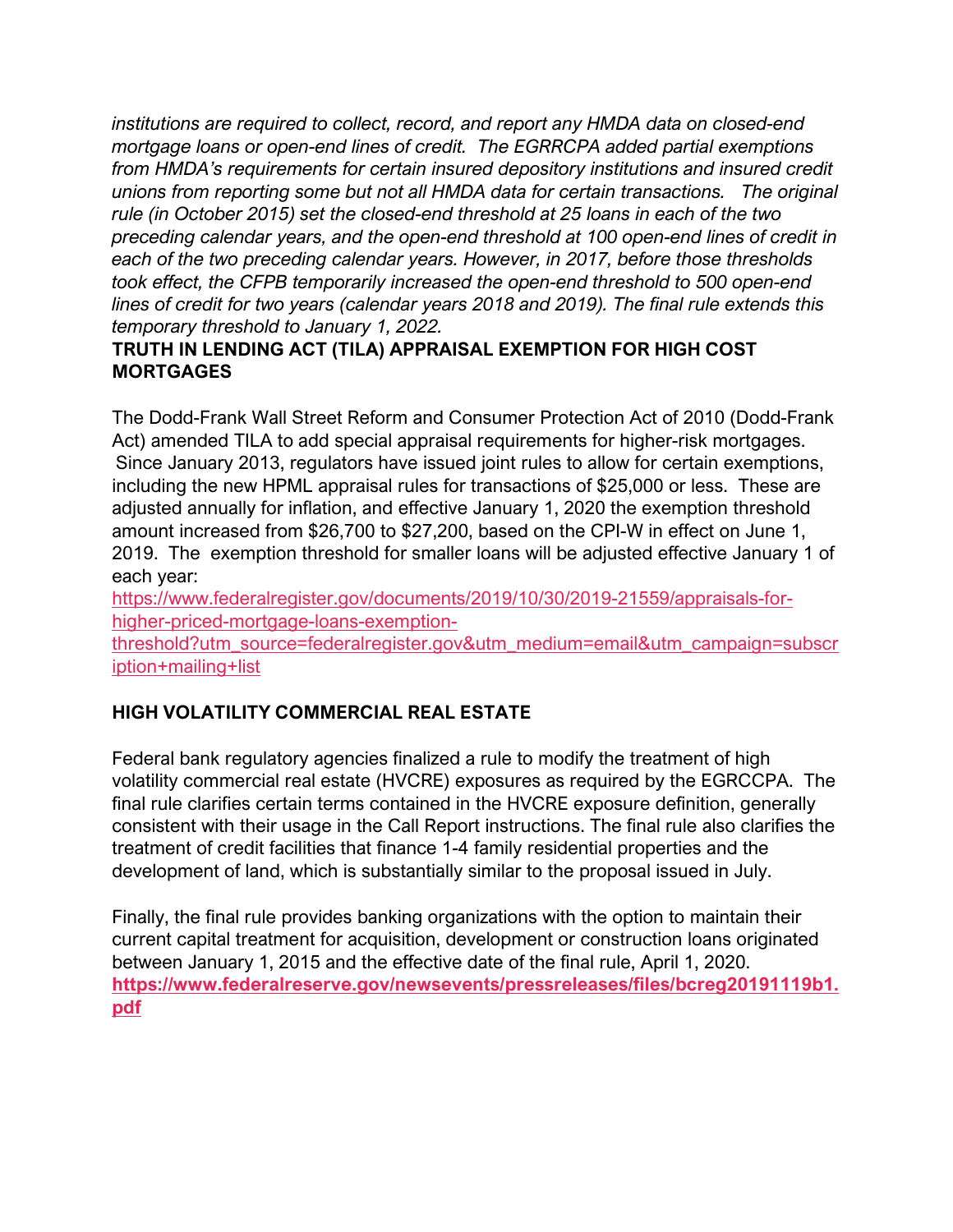## **REGULATORY CAPITAL RULES**

Regulators are looking to simplify certain aspects of the regulatory capital rulein response to the EGRPRA. The EGRRCPA requires the regulatory agencies to permit certain banking organizations—those predominantly engaged in custody, safekeeping and asset servicing activities—to exclude qualifying deposits at certain central banks from their supplementary leverage ratio. The supplementary leverage ratio is one of many tools used by the agencies to determine minimum required capital levels and ensure financial stability in the event of stress in the banking system. It applies only to large or complex internationally-active banking organizations.

Certain banking organizations (referred to as "non-advanced approaches banking organizations") will now be subject to simplified regulatory capital requirements for certain assets (see below). The rule only applies to banking organizations that do not use the *Advanced Approaches* capital framework, which are generally firms with less than \$250 billion in total consolidated assets and less than \$10 billion in total foreign exposure. The rule effectively accomplishes the following:

- Simplifies the capital treatment for mortgage servicing assets, certain deferred tax assets, investments in the capital instruments of unconsolidated financial institutions, and minority interest.
- Allows bank holding companies and Savings & Loan holding companies to redeem common stock without prior approval unless otherwise required.
- Makes technical amendments to (and clarifies certain aspects of) the agencies' capital rule for both non-advanced and advanced approaches banking organizations.

The final rule is effective April 1, 2020. Revisions to pre-approval requirements for the redemption of common stock and other technical amendments became effective October 1, 2019. In addition, in October 2019, a rule (effective December 31, 2019) was published that establishes four criteria for determining the applicability of requirements [under the regulatory capital rule *and* liquidity coverage ratio (LCR)] rule for U.S. banking companies and the U.S. intermediate holding companies of certain foreign banking organizations. A link follows:

[https://www.federalregister.gov/documents/2019/11/01/2019-23800/changes-to](https://www.federalregister.gov/documents/2019/11/01/2019-23800/changes-to-applicability-thresholds-for-regulatory-capital-and-liquidity-requirements?utm_source=federalregister.gov&utm_medium=email&utm_campaign=subscription+mailing+list)[applicability-thresholds-for-regulatory-capital-and-liquidity-](https://www.federalregister.gov/documents/2019/11/01/2019-23800/changes-to-applicability-thresholds-for-regulatory-capital-and-liquidity-requirements?utm_source=federalregister.gov&utm_medium=email&utm_campaign=subscription+mailing+list)

[requirements?utm\\_source=federalregister.gov&utm\\_medium=email&utm\\_campaign=su](https://www.federalregister.gov/documents/2019/11/01/2019-23800/changes-to-applicability-thresholds-for-regulatory-capital-and-liquidity-requirements?utm_source=federalregister.gov&utm_medium=email&utm_campaign=subscription+mailing+list) [bscription+mailing+list](https://www.federalregister.gov/documents/2019/11/01/2019-23800/changes-to-applicability-thresholds-for-regulatory-capital-and-liquidity-requirements?utm_source=federalregister.gov&utm_medium=email&utm_campaign=subscription+mailing+list)

## **CALIFORNIA CONSUMER PRIVACY ACT**

The California Consumer Privacy Act (CCPA) of 2018 governs how businesses handle and protect data in California.As noted in our prior Advisory, the CCPA only applies to any business that meets one of the following criteria: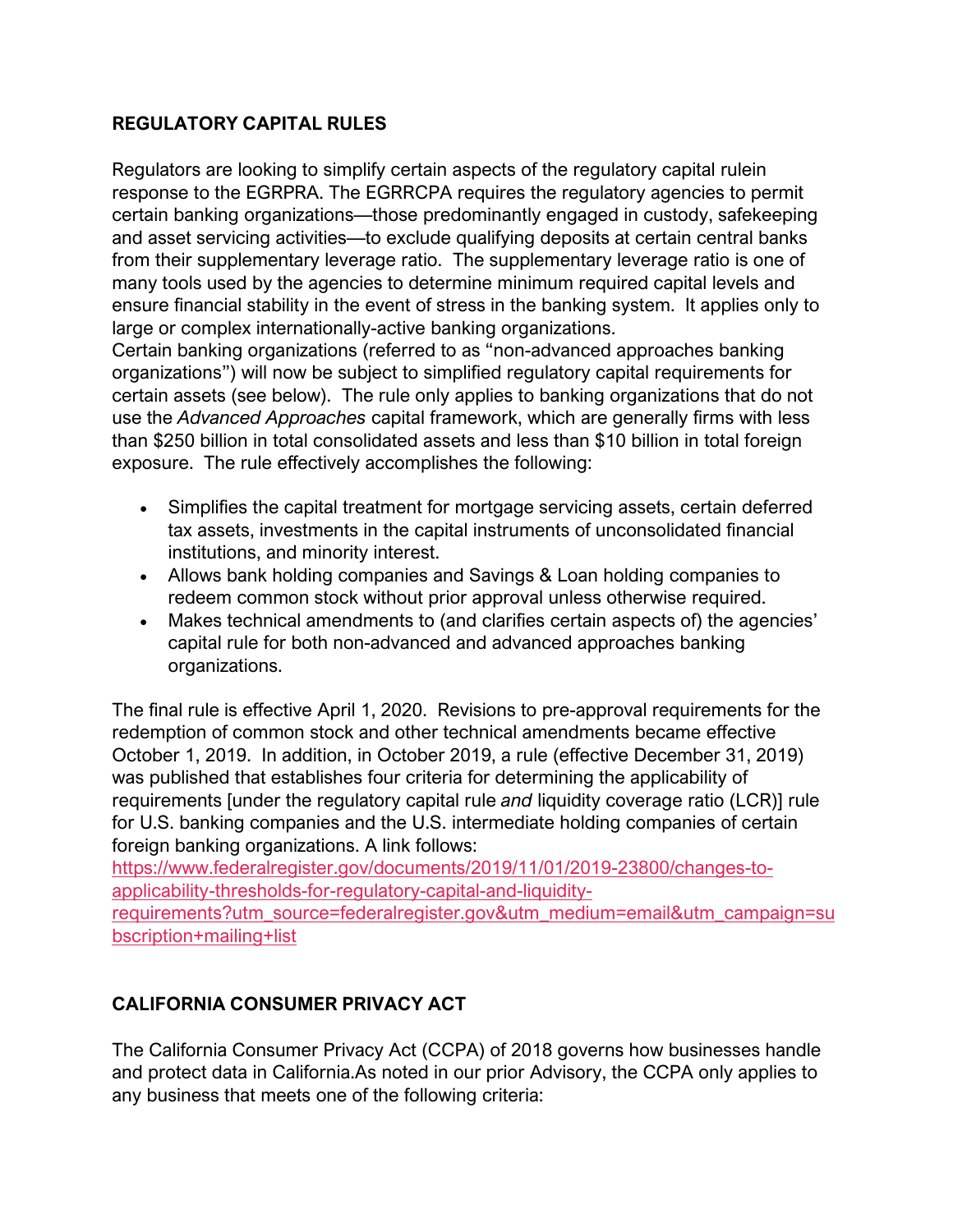- A business that earns \$25,000,000 a year in revenue.
- A business that annually buys, receives for the business's commercial purposes, sells, or shares for commercial purposes, alone or in combination, the personal information of 50,000 or more consumers, households, or devices based in California. In other words, if the combined number of records of personal information from California consumers, households and/or devices exceeds 50,000, the law applies to them.
- A business that derives 50% or more of its annual revenue by selling personal information, even if it involves fewer than 50,000 separate and distinct California entities (consumers, households, and/or devices).

There are some exemptions based on factors such as size and complexity, most of which are covered by Gramm-Leach-Bliley Act and Fair Credit Reporting Act. We recommend consultation with Legal to confirm whether exemptions apply to the full scope of entity operations.

The CCPA was signed into law by California Governor Jerry Brown on June 28, 2018 and will become effective on January 1, 2020, leaving institutions subject to compliance a relatively small window still to become compliant. Here's a link: [https://leginfo.legislature.ca.gov/faces/billTextClient.xhtml?bill\\_id=201720180AB375](https://leginfo.legislature.ca.gov/faces/billTextClient.xhtml?bill_id=201720180AB375)

# **REGULATION CC (EXPEDITED FUNDS AVAILABILITY ACT)**

Regulation CC, which implements the Expedited Funds Availability Act of 1987 (EFA Act), has been amended as a result of the EGRRCPA. Key amendments include increasing (from \$200 to \$225) required next-day availability of the aggregate deposit of local or nonlocal checks and extending coverage to American Samoa, the Commonwealth of the Northern Mariana Islands and Guam.

The amendments became effective August 24, 2019 *(§§ 12 CFR 229.2(c), (ff), and (jj), 229.12(e), 229.43, and 12 CFR Part 1030)*. Remaining amendments implement **July 1, 2020**. A link follows:

#### <https://www.federalreserve.gov/newsevents/pressreleases/files/bcreg20190624a1.pdf> **OCC TO APPEAL DECISION BLOCKING FINTECH**

In July 2018, the OCC announced that it would consider charter applications from *companies seeking to become special-purpose national banks that would engage in one or more of the core banking activities of paying checks or lending money, but that would not take deposits or be insured by the FDIC*. However, a U.S. District Court Judge recently rendered a decision blocking charters from the OCC for non-depository, special-purpose national banks, commonly referred to as "fintech charters". The Judge ruled that the National Bank Act does not give the OCC authority to grant national bank charters to non-depository institutions without a statutory exception. The question is whether this decision effectively vacates an OCC regulation permitting the charters. The OCC announced plans to appeal the court's decision.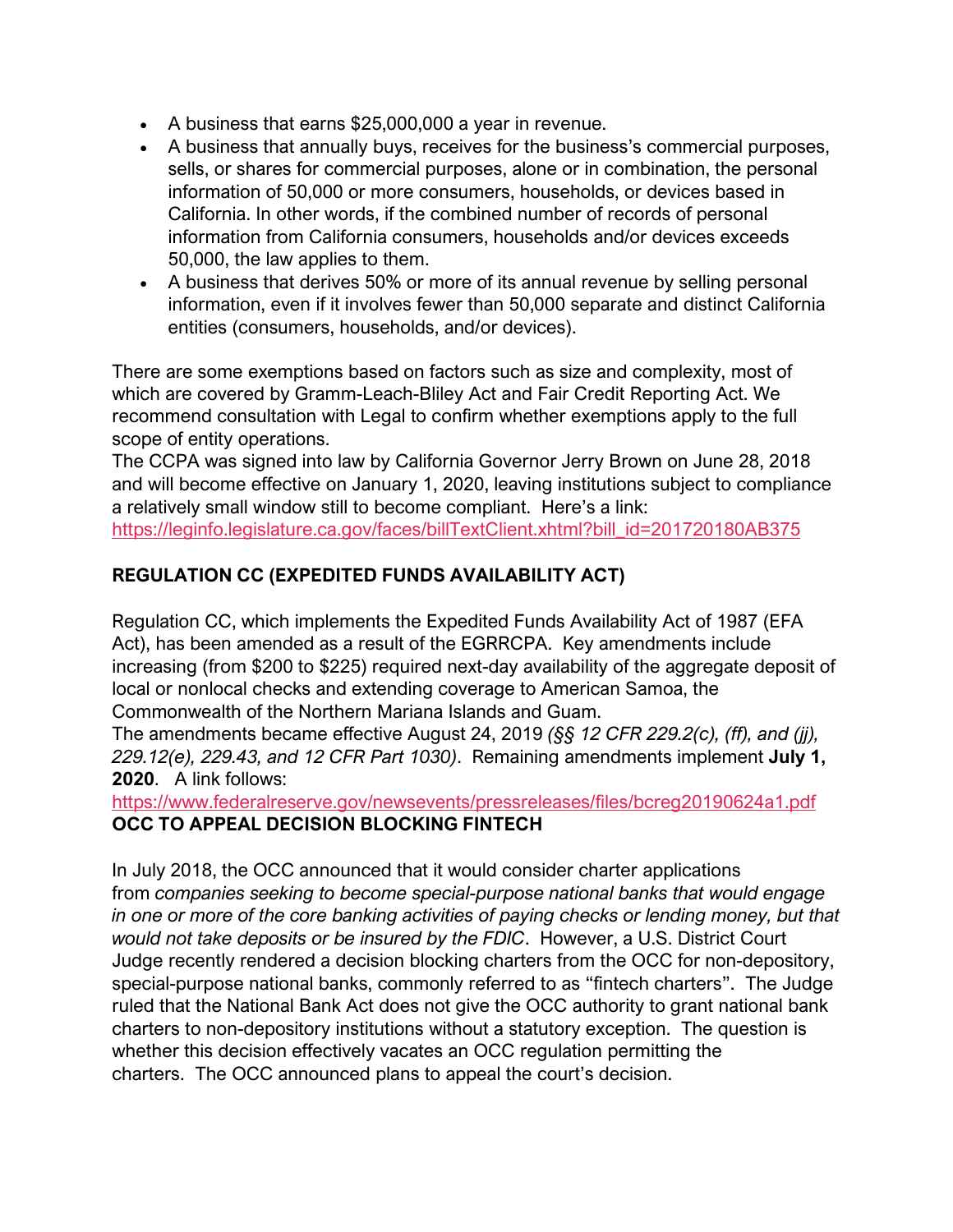## **CFPB STRUCTURE CHALLENGED IN COURT**

The Supreme Court recently decided to consider a case brought by Seila Law, a debt relief company, that the CFPB is unconstitutional in that its director may only be removed by the President *for cause* and not at will. The plaintiff is arguing that the Supreme Court has "consistently recognized that the Constitution empowers the president to keep federal officers accountable by removing them from office". In May 2019, the 9th U.S. Circuit Court of Appeals in San Francisco upheld the CFPB structure, stating the agency's structure is constitutional under the Supreme Court precedent that has upheld the structure of the Federal Trade Commission. The FTC's commissioners also are removable only for cause.

Industry opinion on this matter is mixed, though the overwhelming majority agree that some form of change is needed. Most notably, the American Bankers Association (ABA), the Independent Community Bankers of America (ICBA) and the National Association of Federal Credit Unions (NAFCU) voiced a preference for a multi-member commission to lead the agency, rather than a single director. (The bank groups have both called for a five-member oversight body.)

Following this ruling, the CFPB decided to no longer defend a provision in the Consumer Financial Protection Act (CFPA) limiting the President's ability to remove the director for cause. Director Kathleen Kraninger commented on this matter noting that this "does not mean the Bureau will stop its work", while also pointing to a provision in the CFPA that, should any provision of the bureau's statute be found unconstitutional, the remainder of the act will not be affected.

While challenges to the CFPB's existence are not new, this is the first time that the Supreme Court will hear a case that challenges its constitutionality on these grounds. Stay tuned.

#### **FRB EXAMINES EFFECT OF SYNTHETIC IDENTITY PAYMENTS FRAUD**

A *synthetic identity* is created by using a combination of real information (such as a legitimate Social Security number) with fictional information (which can include a madeup name, address or date of birth). Synthetic identities are used to commit payments fraud, which may escape detection by existing identity verification and credit-screening processes. Over time, fraudsters can build credit and eventually purchase high-value goods and services on credit. The ability to trace and hold fraudsters accountable is limited because the identities are effectively fake. Other consequences could include denial of disability benefits, rejection of tax returns, and inaccuracies in health records. The FRB wrote a white paper designed to "provide information on the current state of synthetic identity fraud, including the scope of the issue, causes, contributing factors, and its impact on the payments industry." Here's a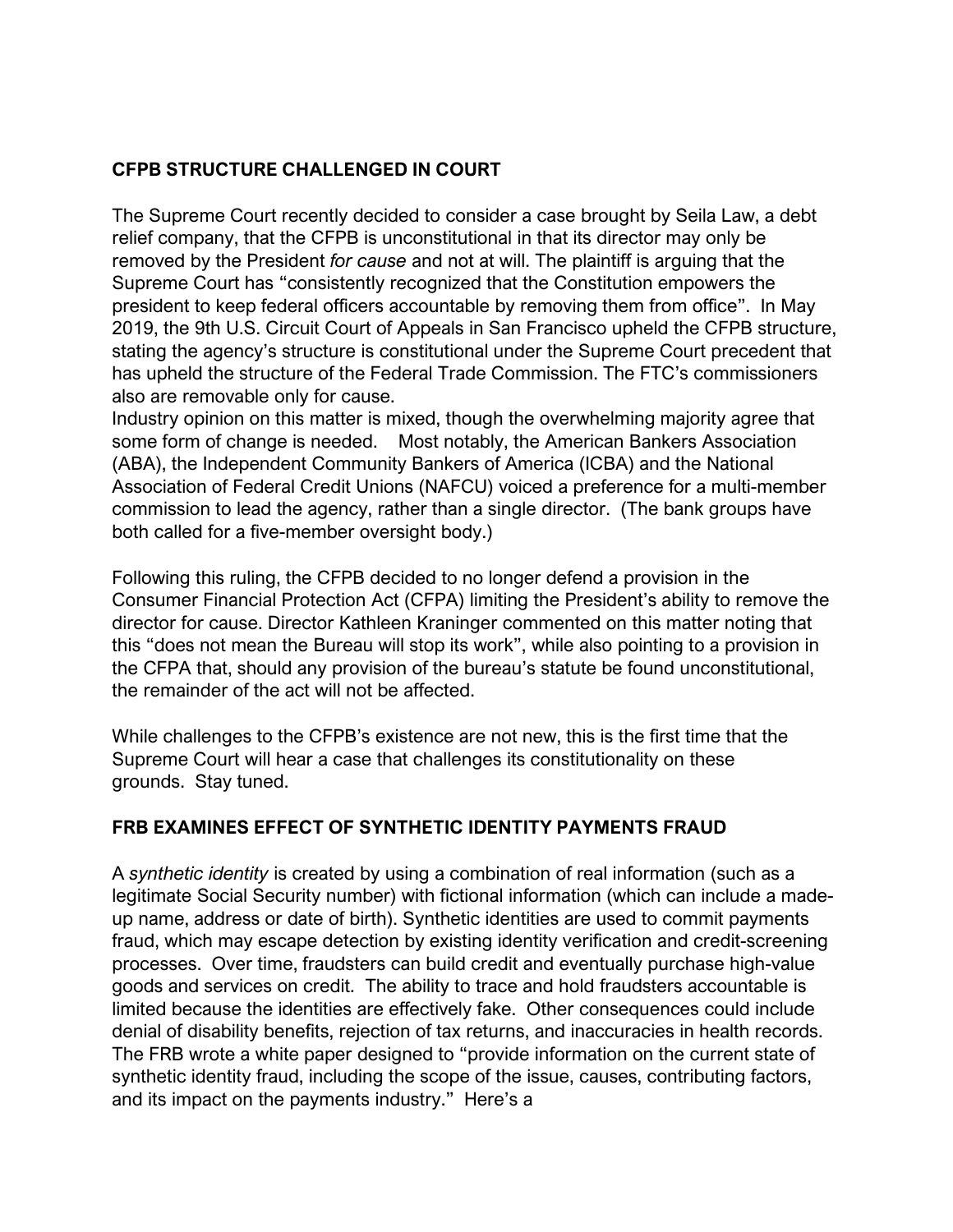link: [https://fedpaymentsimprovement.org/wp-content/uploads/frs-synthetic-identity](https://fedpaymentsimprovement.org/wp-content/uploads/frs-synthetic-identity-payments-fraud-white-paper-july-2019.pdf)[payments-fraud-white-paper-july-2019.pdf](https://fedpaymentsimprovement.org/wp-content/uploads/frs-synthetic-identity-payments-fraud-white-paper-july-2019.pdf)

## **REQUESTS FOR PUBLIC COMMENTS**

The CFPB is requesting public comment on an assessment it will conduct on the TRID Integrated Disclosure Rule. As part of its assessment, the CFPB intends to address the TRID Rule's effectiveness in meeting the purposes and objectives of Title X of the Dodd-Frank Act, the specific goals of the rule, and other relevant factors. The public is invited to comment on the feasibility and effectiveness of the assessment plan, recommendations to improve the assessment plan, and recommendations for modifying, expanding, or eliminating the TRID Rule, among other questions.

The TRID Rule implemented the Dodd-Frank Act's directive to combine certain mortgage disclosures that consumers receive under TILA and RESPA and requires that all creditors use standardized forms for most transactions. Creditors are also required to provide loan estimates and closing disclosures within three business days." Comments must be received by January 21, 2020. A link to the notice follows:

[https://www.consumerfinance.gov/policy-compliance/notice-opportunities](https://www.consumerfinance.gov/policy-compliance/notice-opportunities-comment/open-notices/request-for-information-regarding-tila-respa-integrated-disclosures-rule-assessment/)[comment/open-notices/request-for-information-regarding-tila-respa-integrated](https://www.consumerfinance.gov/policy-compliance/notice-opportunities-comment/open-notices/request-for-information-regarding-tila-respa-integrated-disclosures-rule-assessment/)[disclosures-rule-assessment](https://www.consumerfinance.gov/policy-compliance/notice-opportunities-comment/open-notices/request-for-information-regarding-tila-respa-integrated-disclosures-rule-assessment/)

#### **CAMEL Ratings**

The FDIC and FRB are seeking information and comments regarding the consistency and usage of ratings assigned by the agencies under the Uniform Financial Institutions Rating System (more commonly known as CAMELS ratings). Comments must be received 60 days after the October 18, 2019 publication. A link follows: [https://www.federalreserve.gov/newsevents/pressreleases/files/bcreg20191018](https://www.federalreserve.gov/newsevents/pressreleases/files/bcreg20191018a1.pdf) [a1.pdf](https://www.federalreserve.gov/newsevents/pressreleases/files/bcreg20191018a1.pdf)

#### **Credit Risk Review Systems**

The FDIC, FRB, OCC and NCUA are seeking comment on proposed guidance for credit risk review systems. "The proposed guidance discusses sound management of credit risk, a system of independent and ongoing credit review, and appropriate communication regarding the performance of the institution's loan portfolio to its management and board of directors." The proposed guidance updates, as a standalone document, the elements of an effective credit risk review system currently contained in the *Interagency Policy Statement on the Allowance for Loan and Lease Losses (Attachment 1 – Loan Review Systems)*, issued in 2006. Comments must be received by December 16, 2019. A link follows:

<https://www.fdic.gov/news/news/financial/2019/fil19060.pdf>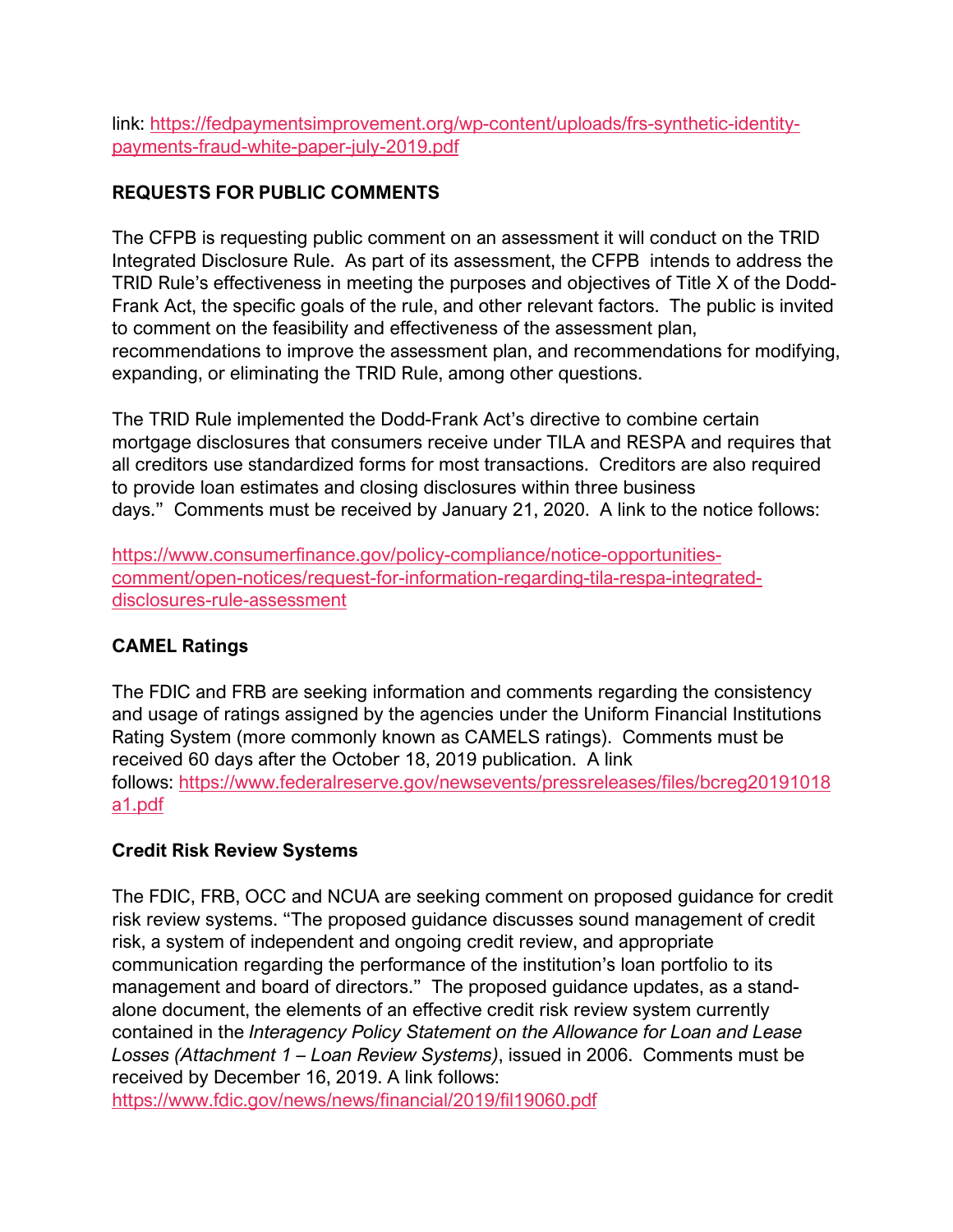The FDIC, FRB, OCC and NCUA are seeking comment on a proposed Interagency Policy Statement on Allowances for Credit Losses. "This proposed policy statement is intended to promote consistency in the interpretation and application of the Financial Accounting Standards Board's (FASB) credit losses accounting standard, which introduces the current expected credit losses (CECL) methodology." The proposed interagency policy statement describes the measurement of expected credit losses using the CECL methodology and updates concepts and practices detailed in existing supervisory guidance that remain applicable. CECL is effective for most public financial institutions beginning in 2020, and the FASB recently decided to defer the effective date of CECL for most other institutions to 2023. The proposed interagency policy statement would be effective at the time of each institution's adoption of the credit losses accounting standards." A link follows: [https://www.govinfo.gov/content/pkg/FR-2019-10-](https://www.govinfo.gov/content/pkg/FR-2019-10-17/pdf/2019-22655.pdf?source=govdelivery&utm_medium=email&utm_source=govdelivery) [17/pdf/2019-](https://www.govinfo.gov/content/pkg/FR-2019-10-17/pdf/2019-22655.pdf?source=govdelivery&utm_medium=email&utm_source=govdelivery)

[22655.pdf?source=govdelivery&utm\\_medium=email&utm\\_source=govdelivery](https://www.govinfo.gov/content/pkg/FR-2019-10-17/pdf/2019-22655.pdf?source=govdelivery&utm_medium=email&utm_source=govdelivery)

## **OTHER COMPLIANCE NEWS & DEVELOPMENTS**

The CFPB periodically publishes Supervisory Highlights to share key examination findings and communicate any noteworthy changes to its supervision program, resources, etc. Below are key highlights from the Summer 2019 publication.

- **Credit card management**: Examiners found that entities failed to clearly and conspicuously provide disclosures required by triggering terms in online advertisements. In some instances, the triggered disclosures were available to consumers via a hyperlink that was not clearly labeled. In other instances, consumers had to click on multiple hyperlinks and could only view the triggered disclosures after completing an eight-page application.
- **Debt collection**: Examiners found that one or more debt collectors claimed and collected from consumers interest not authorized by the underlying contracts between the debt collectors and the creditors. In doing so, one or more debt collectors falsely represented to consumers the amount due and authorized, in violation of federal debt collection practices laws.
- **Information furnishers**: Examiners found that one or more information furnishers failed to complete dispute investigations within the required time period. They found certain disputes where the furnisher(s) received notice from the credit reporting company (CRC) but failed to conduct an investigation or respond to the CRC.
- **Mortgage origination**: In one or more examinations, examiners observed that creditors were disclosing inaccurate APRs for closed-end reverse mortgages. Specifically, the bureau said that while conducting loan file reviews, examiners observed creditors using a unit period of one month instead of one year to calculate the APR, leading to inaccurate calculations, outside Regulation Z's permissible tolerances.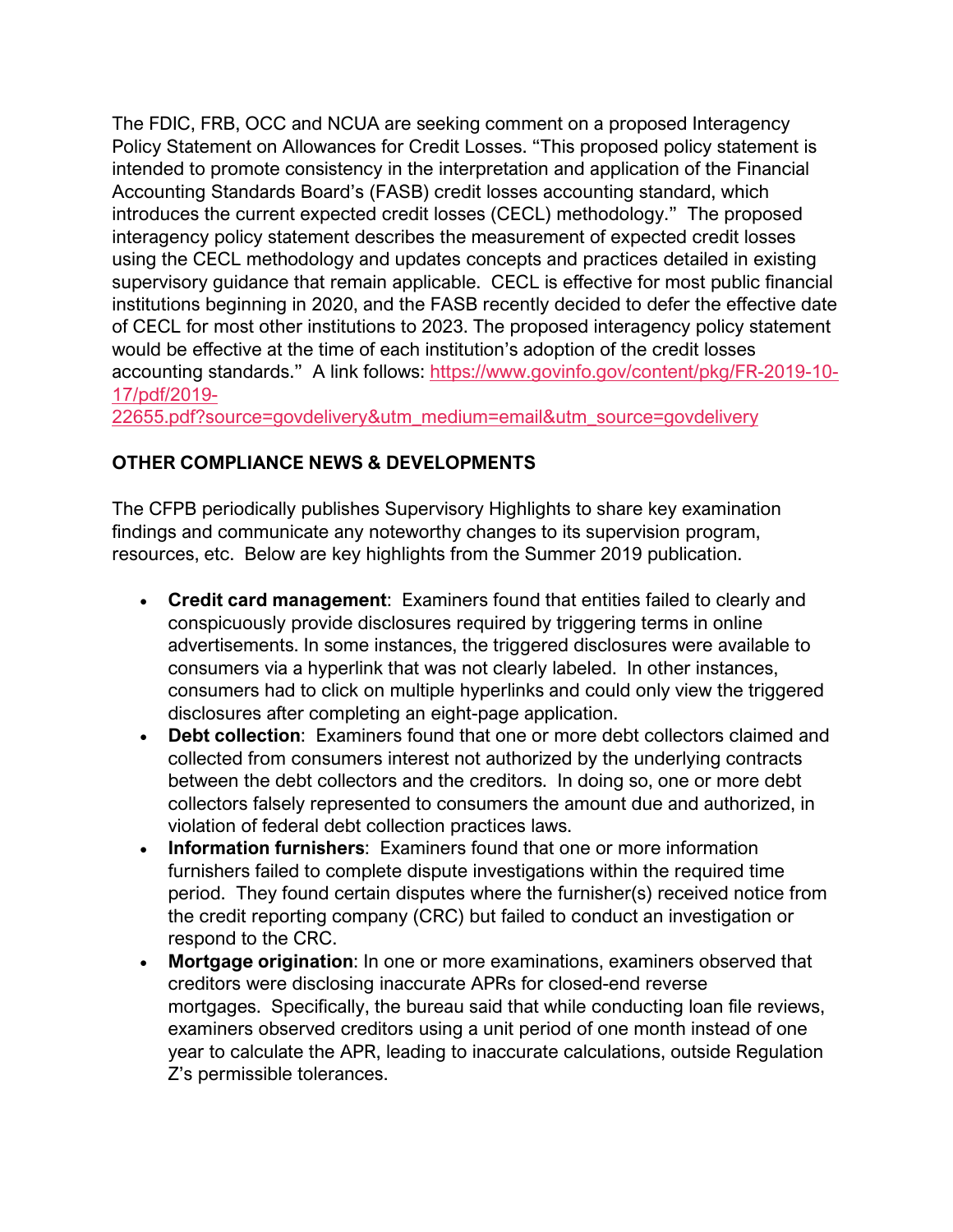## **CFPB Establishes Task Force To Modernize Consumer Financial Laws**

The CFPB announced that it will establish a taskforce to examine ways to *harmonize and modernize federal consumer financial laws*. The taskforce intends to produce new research and legal analysis of consumer financial laws in the United States. The primary focus will be on updating the enumerated consumer credit laws (and their implementing regulations) and identifying gaps in knowledge that should be addressed through research, ways to improve consumer understanding of markets and products, and potential conflicts or inconsistencies in existing regulations and guidance. The taskforce is in its infancy stages, but we will keep a pulse on this for notable announcements. **FinCEN Anti-Money Laundering Remarks**

FinCEN Director Kenneth A. Blanco provided remarks at the 12th annual Las Vegas Anti-Money Laundering Conference: [https://www.fincen.gov/news/speeches/prepared](https://www.fincen.gov/news/speeches/prepared-remarks-fincen-director-kenneth-blanco-delivered-12th-annual-las-vegas-anti)[remarks-fincen-director-kenneth-blanco-delivered-12th-annual-las-vegas-anti](https://www.fincen.gov/news/speeches/prepared-remarks-fincen-director-kenneth-blanco-delivered-12th-annual-las-vegas-anti)

## **FFIEC IT Examination Handbook Updated**

The FFIEC issued the "Business Continuity Management" (BCM) booklet, which is part of the FFIEC Information Technology Examination Handbook (FIL-71-2019). This booklet replaces the Business Continuity Planning (BCP) booklet issued in February 2015. The BCM Booklet is primarily designed to help examiners determine whether management adequately addresses risks related to the availability of critical financial products and services.

Key highlights:

- The change from *business continuity planning* to *business continuity management* reflects the expanded role that information technology (IT) plays in supporting business operations and meeting customer expectations.
- Focuses on assessing an entity's resilience through an enterprise risk management (ERM) perspective that considers technology, business operations, communication strategies, training, testing, maintenance, and improvement issues critical to business continuity. The degree of maturity, integration and documentation between the BCM and ERM processes are recommended to be assessed commensurate with the entity's size, complexity and risk profile.
- Contains updated procedures to help examiners evaluate the adequacy of an entity's business continuity management program.

#### A link to the BCM booklet

follows: [https://ithandbook.ffiec.gov/media/296178/ffiec\\_itbooklet\\_businesscontinuityma](https://ithandbook.ffiec.gov/media/296178/ffiec_itbooklet_businesscontinuitymanagement.pdf) [nagement.pdf](https://ithandbook.ffiec.gov/media/296178/ffiec_itbooklet_businesscontinuitymanagement.pdf)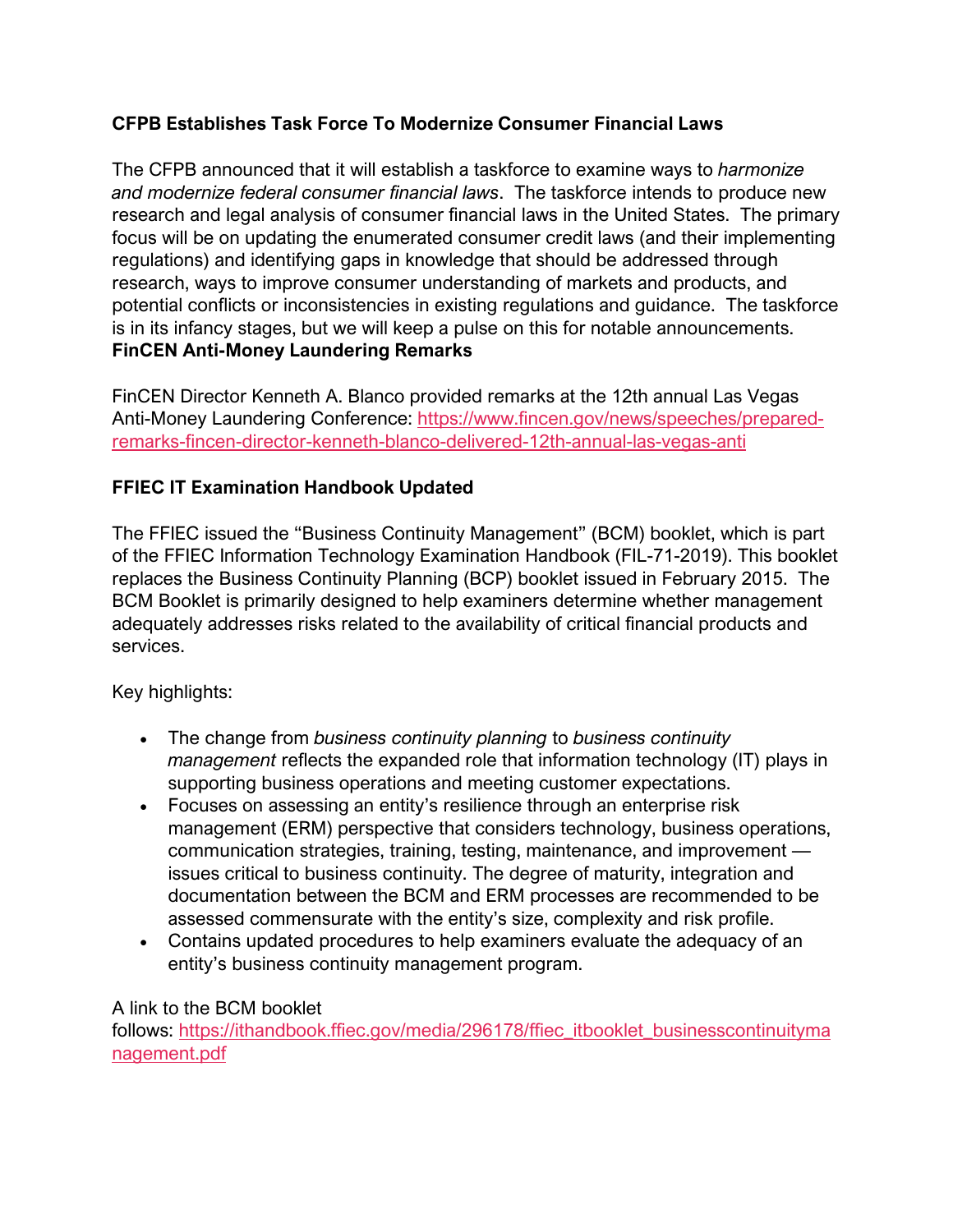#### **U.S. Financial Regulatory Agencies Joins the Global Financial Innovations Network**

The [Commodity Futures Trading Commission](https://nam04.safelinks.protection.outlook.com/?url=https%3A%2F%2Flnks.gd%2Fl%2FeyJhbGciOiJIUzI1NiJ9.eyJidWxsZXRpbl9saW5rX2lkIjoxMDAsInVyaSI6ImJwMjpjbGljayIsImJ1bGxldGluX2lkIjoiMjAxOTEwMjQuMTE5NjM0NDEiLCJ1cmwiOiJodHRwczovL2NmdGMuZ292Lz9zb3VyY2U9Z292ZGVsaXZlcnkmdXRtX21lZGl1bT1lbWFpbCZ1dG1fc291cmNlPWdvdmRlbGl2ZXJ5In0.IV-9p3GzHyJDYDgH1ke395Z0t9_fK3CMjyzN_zMD1g4%2Fbr%2F70493593802-l&data=02%7C01%7Cceleste.burton%40auditonellc.com%7Cce97f5d2402c42588edd08d75887e872%7C0f98c19b4a28494ba957b93e4ea2820d%7C0%7C0%7C637075213064936281&sdata=spHgxjKI6%2Fly%2BgL1jptV0KWGm2OEaQ6AfekrM5TZ5ic%3D&reserved=0) (CFTC), FDIC, OCC and SEC announced that they are joining the [Global Financial Innovation Network](https://nam04.safelinks.protection.outlook.com/?url=https%3A%2F%2Flnks.gd%2Fl%2FeyJhbGciOiJIUzI1NiJ9.eyJidWxsZXRpbl9saW5rX2lkIjoxMDQsInVyaSI6ImJwMjpjbGljayIsImJ1bGxldGluX2lkIjoiMjAxOTEwMjQuMTE5NjM0NDEiLCJ1cmwiOiJodHRwczovL3d3dy5mY2Eub3JnLnVrL2Zpcm1zL2dsb2JhbC1maW5hbmNpYWwtaW5ub3ZhdGlvbi1uZXR3b3JrP3NvdXJjZT1nb3ZkZWxpdmVyeSZ1dG1fbWVkaXVtPWVtYWlsJnV0bV9zb3VyY2U9Z292ZGVsaXZlcnkifQ.XoJchGooV0ih15fubsdF67sVjA7GDSyGHEOErB8K_Bk%2Fbr%2F70493593802-l&data=02%7C01%7Cceleste.burton%40auditonellc.com%7Cce97f5d2402c42588edd08d75887e872%7C0f98c19b4a28494ba957b93e4ea2820d%7C0%7C0%7C637075213064966266&sdata=53Zw%2FYMFmsrFY6j%2BhMKQS7uILU6qshQ52BAKVwYx00A%3D&reserved=0) (GFIN). The published statement follows:

*U.S. financial regulators have taken proactive steps in recent years to enhance regulatory clarity and understanding for all stakeholders and promote early identification of emerging regulatory opportunities, challenges, and risks. Participation in the GFIN furthers these objectives and enhances the agencies' abilities to encourage responsible innovation in the financial services industry in the United States and abroad. By promoting knowledge-sharing on innovation in financial services, U.S. members of GFIN will seek to advance financial and market integrity, consumer and investor protection, financial inclusion, competition, and financial stability. Participation in international organizations such as this helps U.S. financial regulators represent the interests and needs of the nation and its financial services stakeholders.*

*The agencies join 46 other financial authorities, central banks, and international organizations from around the globe that are members of the GFIN to foster greater cooperation among financial authorities on a variety of innovation topics, regulatory approaches, and lessons learned.*

A link to the announcement follows: [https://www.dnb.com/perspectives/supply](https://www.dnb.com/perspectives/supply-chain/innovation-anti-money-laundering-compliance.html?utm_campaign=PR_CCO_MU_TL_RE_1910_CCO%20Newsletter%20Oct_NL_LRN&utm_medium=email&utm_source=Eloqua&elq_mid=16405&elq_cid=19505989)[chain/innovation-anti-money-laundering-compliance.html](https://www.dnb.com/perspectives/supply-chain/innovation-anti-money-laundering-compliance.html?utm_campaign=PR_CCO_MU_TL_RE_1910_CCO%20Newsletter%20Oct_NL_LRN&utm_medium=email&utm_source=Eloqua&elq_mid=16405&elq_cid=19505989)

## **NOTEWORTHY ENFORCEMENT ACTION**

#### **Bank fined \$275,000 for placing marketing calls to 'do-not-call' registrants**

An Oregon bank has agreed to pay a \$275,000 civil money penalty (CMP) to the FDIC for allegedly placing telemarketing calls to consumers on the "Do-Not-Call" list, and using an automated dialing system to send pre-recorded or text messages to consumers' cell phones. Violations cited included the Real Estate Settlement Procedures Act (RESPA) for agreeing to pay and accept fees for the referral of mortgage loans business, and the Telephone Consumer Protection Act related to the telemarketing and cell phone

calls. Link: <https://www.bankersonline.com/penalty/162832>

*\_\_\_\_\_\_\_\_\_\_\_\_\_\_\_\_\_\_\_\_\_\_\_\_\_\_\_\_\_\_\_\_\_\_\_\_\_\_\_\_\_\_\_\_\_\_\_\_\_\_\_\_\_\_\_\_\_\_\_\_\_\_\_*

#### **AuditOne LLC – Company Overview**

AuditOne LLC is a leading provider of risk management services to financial institutions in the Western US and nationally. Our sole focus enables us to deliver effective and